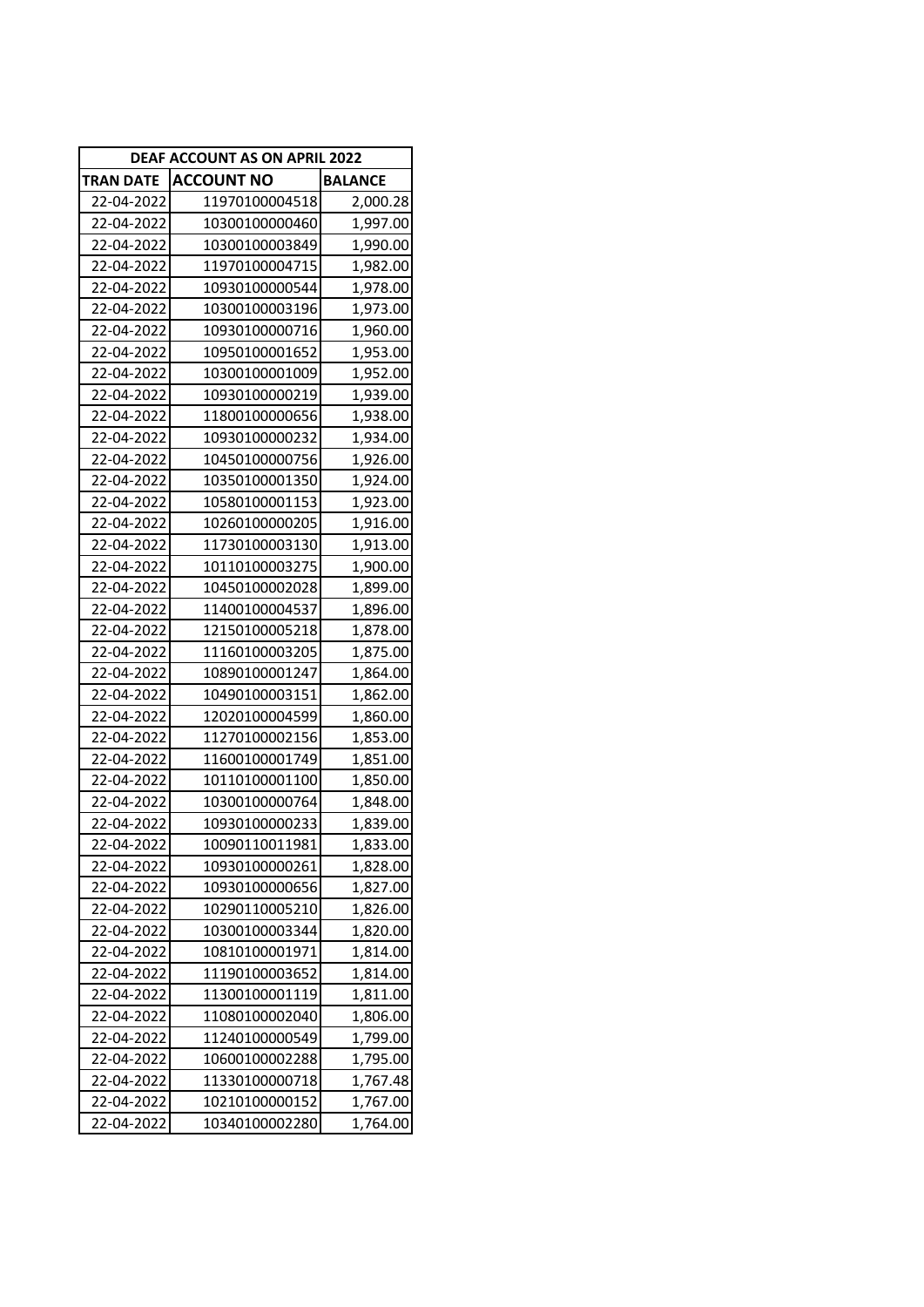| 22-04-2022 | 12210100007264 | 1,741.00 |
|------------|----------------|----------|
| 22-04-2022 | 12210100007304 | 1,741.00 |
| 22-04-2022 | 12210100007335 | 1,741.00 |
| 22-04-2022 | 11680100005329 | 1,738.00 |
| 22-04-2022 | 12050100000386 | 1,734.00 |
| 22-04-2022 | 12200100003282 | 1,733.40 |
| 22-04-2022 | 10790100003354 | 1,730.00 |
| 22-04-2022 | 12040100003003 | 1,725.00 |
| 22-04-2022 | 11110100000495 | 1,720.00 |
| 22-04-2022 | 10100100002043 | 1,714.00 |
| 22-04-2022 | 11850100001227 | 1,708.00 |
| 22-04-2022 | 10770100002958 | 1,703.00 |
| 22-04-2022 | 11950100007841 | 1,701.00 |
| 22-04-2022 | 11410110008280 | 1,696.00 |
| 22-04-2022 | 10370100005334 | 1,683.00 |
| 22-04-2022 | 10750100002307 | 1,672.00 |
| 22-04-2022 | 12190100002739 | 1,672.00 |
| 22-04-2022 | 11190100000313 | 1,668.00 |
| 22-04-2022 | 10100100004941 | 1,657.00 |
| 22-04-2022 | 10290100001128 | 1,657.00 |
| 22-04-2022 | 12090100008188 | 1,656.00 |
| 22-04-2022 | 10420100002910 | 1,651.00 |
| 22-04-2022 | 10670100003128 | 1,651.00 |
| 22-04-2022 | 12200100006048 | 1,645.00 |
| 22-04-2022 | 12200100006052 | 1,645.00 |
| 22-04-2022 | 12200100006091 | 1,645.00 |
| 22-04-2022 | 12200100006075 | 1,644.00 |
| 22-04-2022 | 12200100006082 | 1,639.00 |
| 22-04-2022 | 12200100006087 | 1,639.00 |
| 22-04-2022 | 12050100005407 | 1,638.00 |
| 22-04-2022 | 12200100006046 | 1,636.00 |
| 22-04-2022 | 11280100002108 | 1,635.00 |
| 22-04-2022 | 12200100006044 | 1,635.00 |
| 22-04-2022 | 11450100001761 | 1,634.00 |
| 22-04-2022 | 12160100004055 | 1,632.00 |
| 22-04-2022 | 12200100006078 | 1,632.00 |
| 22-04-2022 | 12200100006077 | 1,629.00 |
| 22-04-2022 | 11050100002165 | 1,628.00 |
| 22-04-2022 | 11950100007854 | 1,622.00 |
| 22-04-2022 | 11110100002699 | 1,621.00 |
| 22-04-2022 | 11820100003018 | 1,613.00 |
| 22-04-2022 | 12110110007818 | 1,613.00 |
| 22-04-2022 | 11340100001893 | 1,610.00 |
| 22-04-2022 | 10160100003827 | 1,592.00 |
| 22-04-2022 | 12010100008898 | 1,585.00 |
| 22-04-2022 | 10160100003658 | 1,583.00 |
| 22-04-2022 | 11500100002985 | 1,583.00 |
|            |                |          |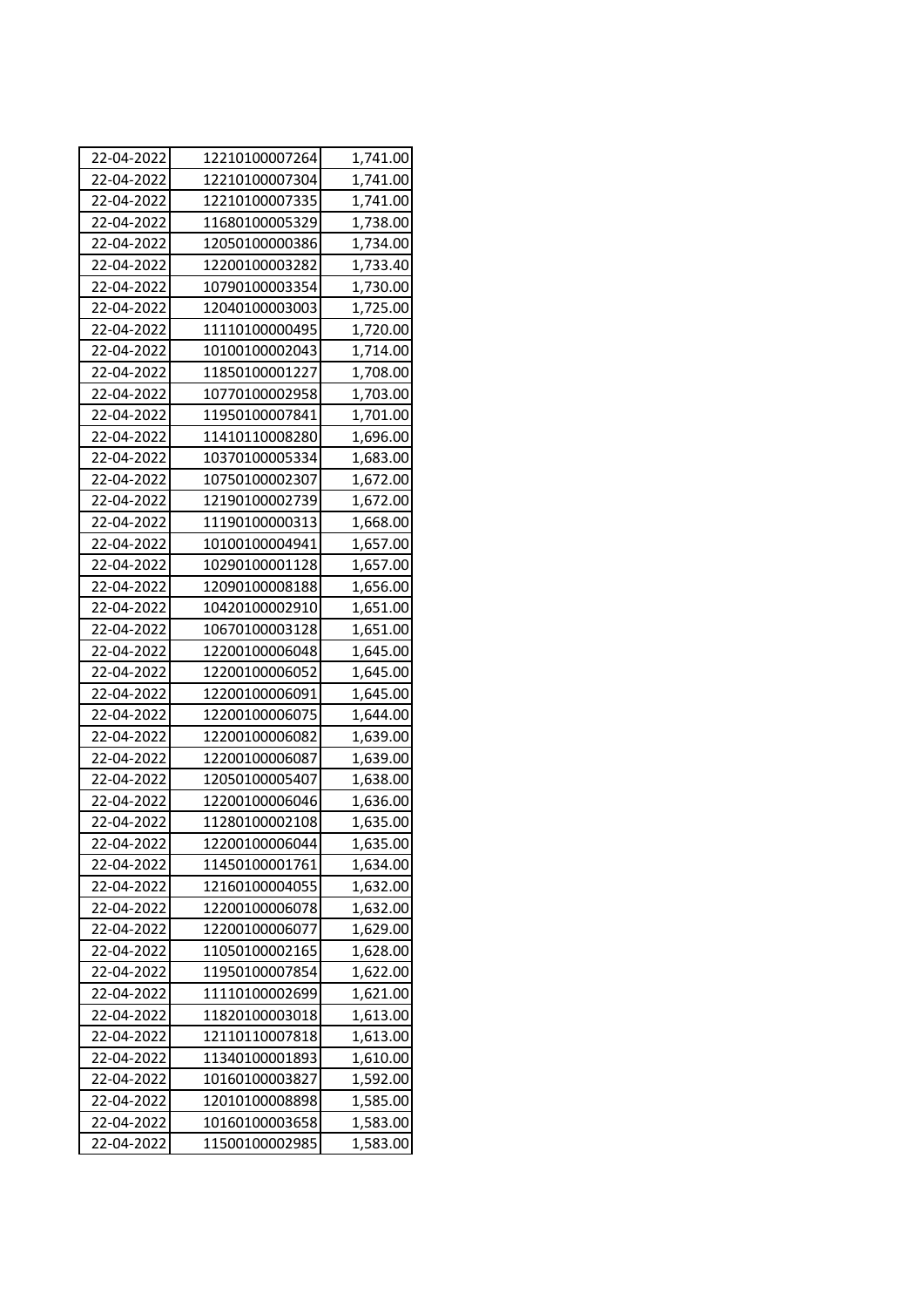| 22-04-2022 | 10880100001097 | 1,579.00 |
|------------|----------------|----------|
| 22-04-2022 | 11920100000966 | 1,576.00 |
| 22-04-2022 | 10720100002257 | 1,574.00 |
| 22-04-2022 | 11800100000163 | 1,573.00 |
| 22-04-2022 | 11140110009140 | 1,554.00 |
| 22-04-2022 | 10200100000513 | 1,547.00 |
| 22-04-2022 | 10150100005452 | 1,541.00 |
| 22-04-2022 | 11430100002447 | 1,534.00 |
| 22-04-2022 | 11920100005180 | 1,530.00 |
| 22-04-2022 | 11270100004454 | 1,529.00 |
| 22-04-2022 | 11480100001878 | 1,529.00 |
| 22-04-2022 | 10920100002189 | 1,523.00 |
| 22-04-2022 | 10900100002857 | 1,522.00 |
| 22-04-2022 | 12030100002829 | 1,521.00 |
| 22-04-2022 | 11410100002071 | 1,499.00 |
| 22-04-2022 | 11250100002104 | 1,484.00 |
| 22-04-2022 | 10100100003058 | 1,458.00 |
| 22-04-2022 | 12130100001358 | 1,458.00 |
| 22-04-2022 | 11760100001096 | 1,450.00 |
| 22-04-2022 | 10930100000152 | 1,443.00 |
| 22-04-2022 | 11480100001061 | 1,442.00 |
| 22-04-2022 | 11400100000290 | 1,439.62 |
| 22-04-2022 | 10450100001767 | 1,437.00 |
| 22-04-2022 | 10280100002489 | 1,426.00 |
| 22-04-2022 | 10660100002415 | 1,421.00 |
| 22-04-2022 | 12150100000286 | 1,420.50 |
| 22-04-2022 | 11160100002403 | 1,409.00 |
| 22-04-2022 | 10380100001356 | 1,408.00 |
| 22-04-2022 | 10420100002909 | 1,400.04 |
| 22-04-2022 | 10430100001118 | 1,396.50 |
| 22-04-2022 | 11430100002416 | 1,394.00 |
| 22-04-2022 | 12220100005592 | 1,375.00 |
| 22-04-2022 | 10100100003847 | 1,374.00 |
| 22-04-2022 | 10060100003160 | 1,370.00 |
| 22-04-2022 | 11370110005791 | 1,366.00 |
| 22-04-2022 | 11950100001472 | 1,361.00 |
| 22-04-2022 | 10250110011440 | 1,354.00 |
| 22-04-2022 | 10550100001404 | 1,348.00 |
| 22-04-2022 | 12010100005102 | 1,341.00 |
| 22-04-2022 | 10030100004016 | 1,339.00 |
| 22-04-2022 | 12030110007221 | 1,337.00 |
| 22-04-2022 | 10470100001211 | 1,335.00 |
| 22-04-2022 | 12000100006568 | 1,335.00 |
| 22-04-2022 | 10930100000278 | 1,313.00 |
| 22-04-2022 | 10450110006699 | 1,304.00 |
| 22-04-2022 | 11030100002361 | 1,301.00 |
| 22-04-2022 | 10960110006316 | 1,298.00 |